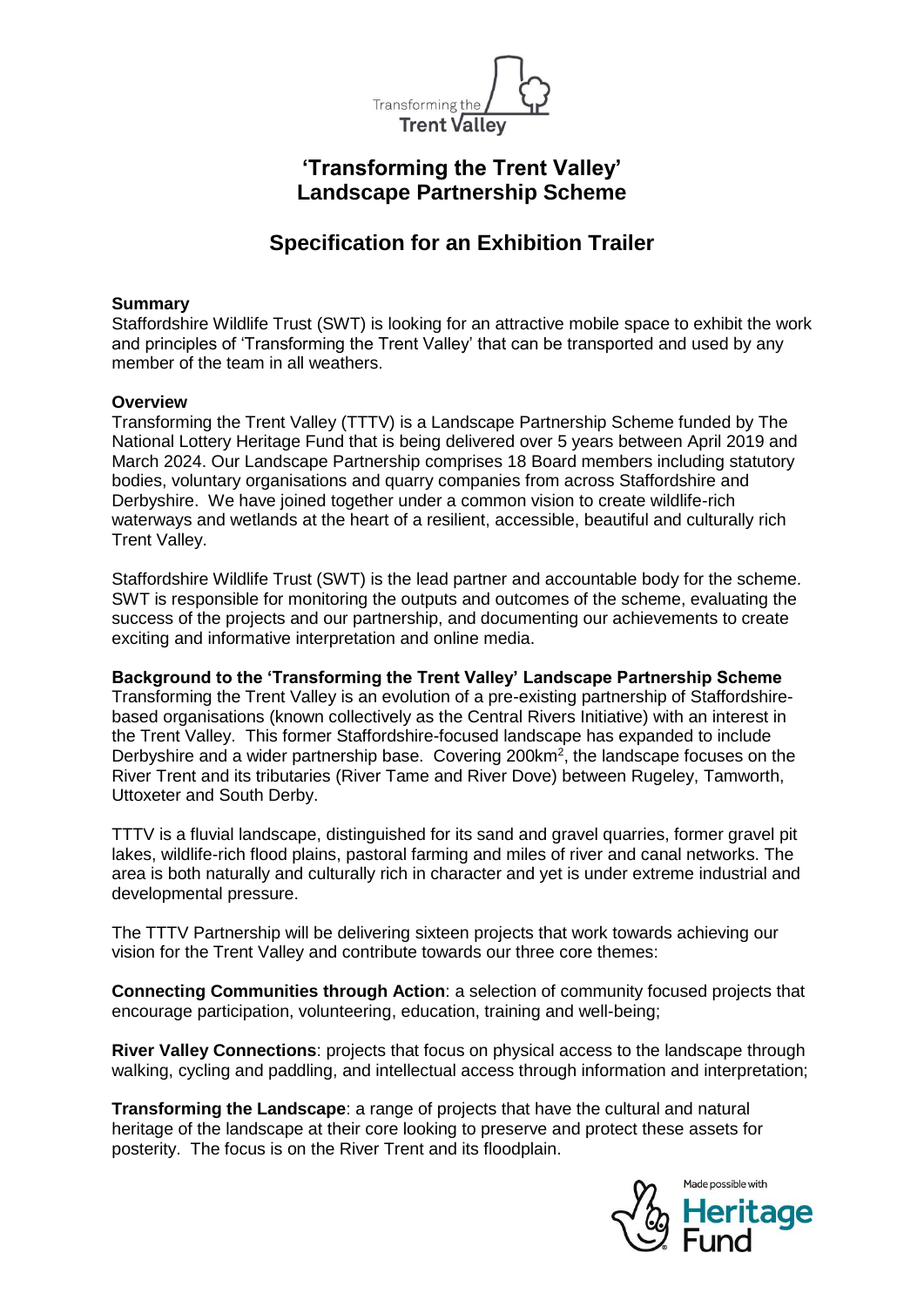

The partnership has a brand identity that is carried through our visual media and represents all the partners within the partnership. Our brand identity includes a distinct colour pallet and 8 icons within our logo family representing the broad scope of our project work.

#### **Background to The National Lottery Heritage Fund Landscape Partnership Scheme**

The National Lottery Heritage Fund (The Fund) Landscape Partnership Scheme programme is for schemes led by partnerships of local, regional and national interests which aim to conserve areas of distinctive landscape character throughout the UK. Grants of between £100,000 and £3million are available. The Fund supports schemes that make a lasting difference for heritage, people and communities in the UK. The Transforming the Trent Valley Partnership Scheme (LPS) is made up of 16 individual projects within a defined landscape character area. These individual projects will be integrated in a way that achieves a long-term legacy for the area.

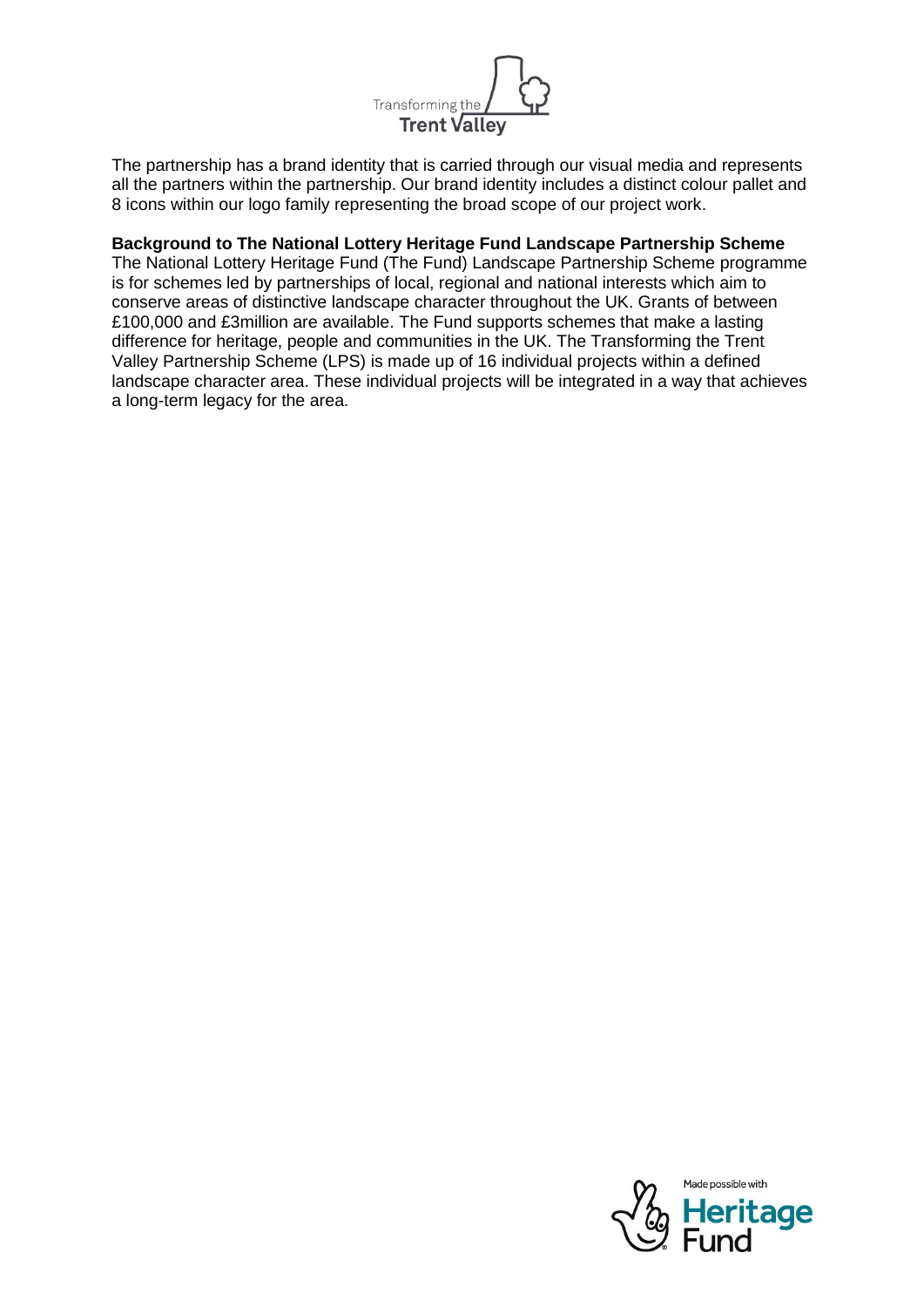

## **Specification**

The project team attends several regular and one-off events where the aim is to share and engage with the public. Our existing facilities are not suitable for all weathers, involve a lot of effort to set up, and do not have the aesthetic appeal that the team desires.

We are looking for a supplier to brand and furnish a second hand trailer that meets our specifications. The trailer needs to be visually attractive from the outside and provide flexible space inside that allows us to customise our interpretation to suit the event.

We require the exhibition trailer to be small enough to fit into a standard parking space, and is towable with a basic car driving licence. The trailer must have wheelchair access and ideally be able to be set up by a single person. Interior fittings should include a counter and cupboard space, a fold out table, and magnetic wall space for interchangeable interpretation. The exterior should be lightly branded, matching the colour scheme of the project. Ideally, it will also have an awning so that there is the option of hosting activities outdoors in inclement weather.

The team intends to use the trailer in a variety of locations, such as festivals, high streets, nature reserves and visitor centres. It is therefore essential that the trailer can be easily manoeuvred into location and is both safe and lightly branded from every angle.

Flexibility is important to us. Transforming the Trent Valley is a broad scheme delivered by a partnership and therefore the trailer will need to be quickly and simply adapted to the event and the project we are promoting. Externally, the trailer will be simply branded, but should be attractive and appealing to a broad audience. Internally, we are suggesting metallic walls to allow magnetic posters and displays to be easily and neatly put up and taken down. However, please recommend an alternative approach is you feel you have a better solution. It is important that, if a better solution is not being recommended, that you can confirm the walls will enable magnetic displays (i.e. not aluminium).

We are aware that there are a number of options available to us and so are looking for a fully-costed quotation that proposes an appropriate trailer, itemises what will be provided and illustrates the final finish. We have a clear budget available for this purchase and, whilst we need to consider cost and value for money, we will also be assessing the quotations based on the quality of the proposal and how well the specification is met. Therefore, please include any suggestions we may have overlooked, further options and add value ideas that you may consider relevant.

## **Scope of the brief**

- A light-weight trailer, not exceeding 3,500kg fully loaded, so that it can be towed under category B on a UK driving license.
- When stored, it must fit within a standard parking space.
- The trailer should be designed with practical use in mind, including cupboard and counter space and a fold out table. Please provide previous examples or details of how this could be accomplished.
- It should be simple to set-up and close down, preferably by an individual. If this is not possible, please ensure we are aware of this in your quotation.

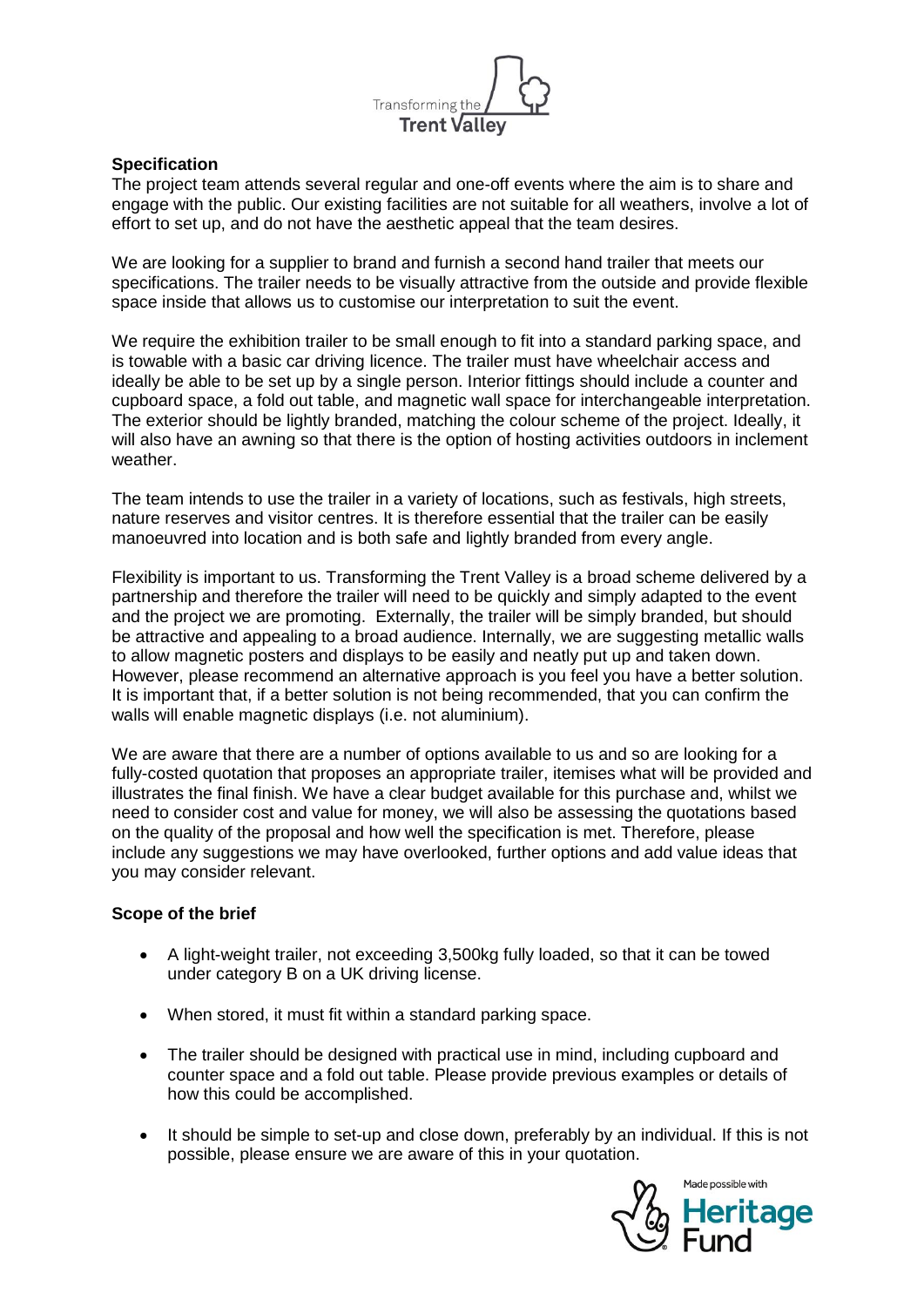

- Accessibility is important as we engage a wide audience and so disabled access (wheelchair and people with poor vision) can safely enter the space once set-up. Please provide details on how this can be achieved. If there is an additional cost, please ensure this is clearly explained.
- The trailer should be provided with a high-quality external finish that matches our branding. We envisage a simple yet attractive design and will liaise with our chosen company about suitable colours etc. Your proposal should include details of the type of finish you are quoting for.
- Internal finish should allow for flexible displays including magnetic displays. If this is not possible, please recommend and alternative approach.
- The trailer is required by Summer 2022, so will need to be delivered by end of June 2022. Please only quote based on trailers you have available and know you can provide within the given timeframe.
- Quotes should include a breakdown of costs for interior and exterior fittings, e.g. the cost of adding an awning. The team can then prioritise their needs if the quote comes over budget.